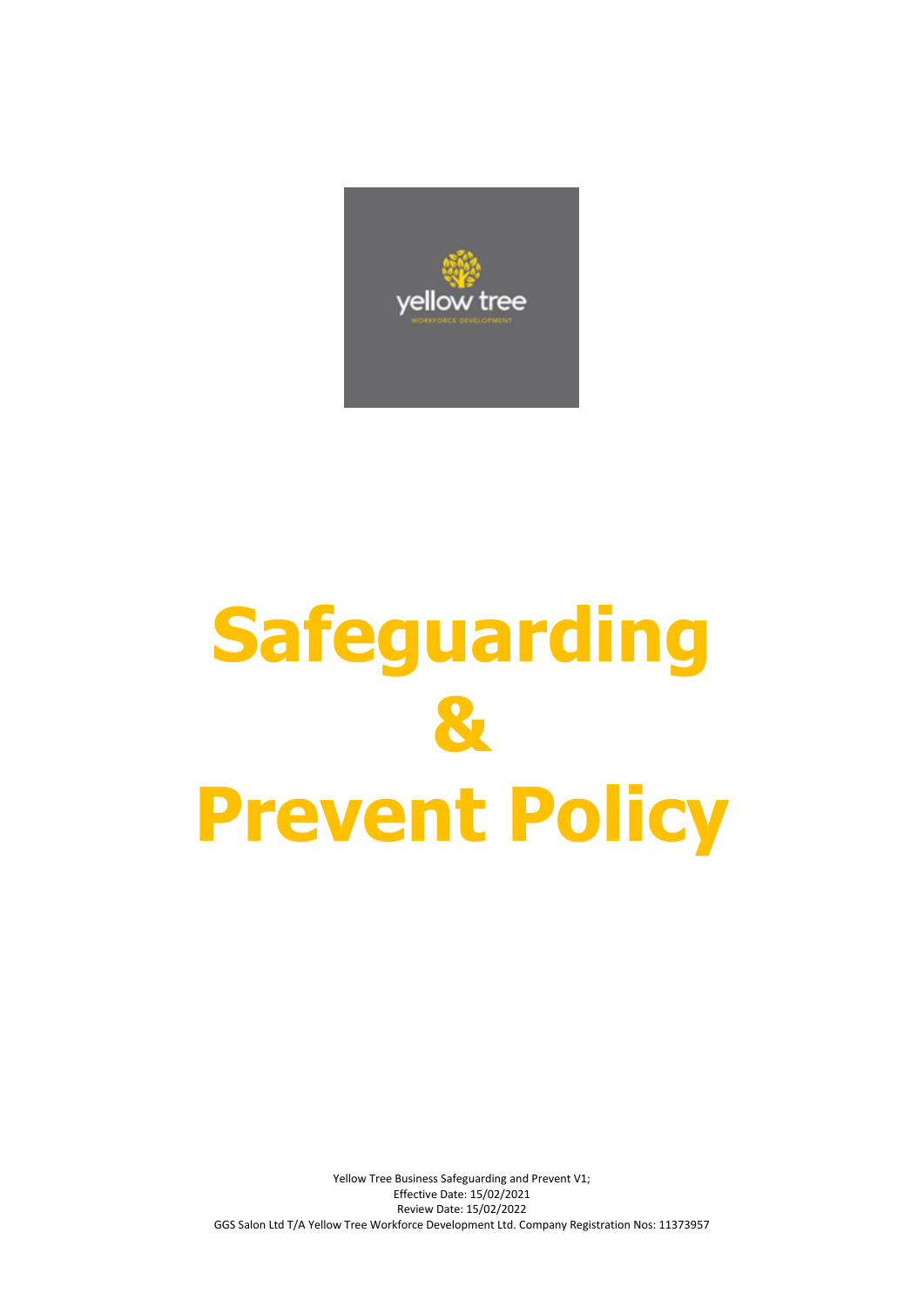## **Contents**

| No.            | <b>Section</b>                       | Page |
|----------------|--------------------------------------|------|
| 1              | Policy Statement, principles and Aim | 3    |
| 2              | Implementation of the Policy         | 4    |
| 3              | Safeguarding Principles              | 4    |
| 4              | Safeguarding Foundations             | 4    |
| 5              | Prevent Duty                         | 5    |
| 6              | Legal Framework                      | 6    |
| $\overline{7}$ | Legislation & Guidance               | 6    |
| 8              | Corporate Policies                   | 7    |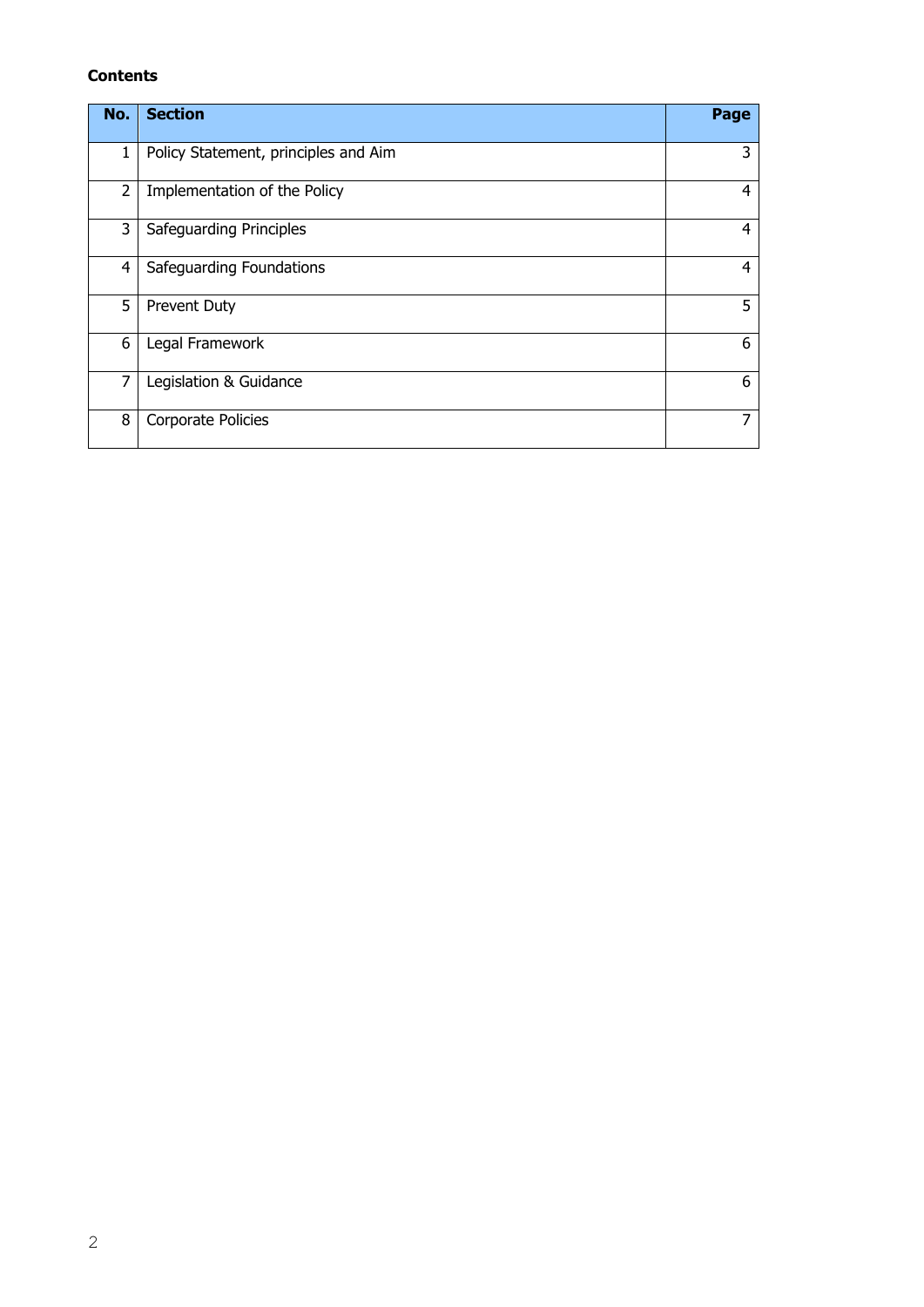## **Policy Statement**

This policy is to be read alongside our Safeguarding and Prevent Policy Statement.

Safeguarding<sup>1</sup> is pivotal to what we do and fundamental to our success in providing first class learning, coaching and support to all individuals through Yellow Tree WD programme of services.

Yellow Tree WD has responsibility to provide a safe learning environment for all learners and staff but especially for learners under the age of 18 and vulnerable adults. Yellow Tree WD will use the Disclosure and Barring Service as part of a range of options for assessing the suitability of those who have contact with learners under the age of 18 and vulnerable adults. Yellow Tree WD obtains decisions based on information provided on DBS disclosures in accordance with the Data Protection Act, the DBS Code of Practice and the Independent Safeguarding Authority advice.

## **Introduction**

All people who work for or on behalf of the organisation and who are likely to have unsupervised access to under 18s or vulnerable adults will be advised that they will be subject to checks as to their suitability for this type of access. These checks include enhanced DBS checks, self-certification (Children's Act) checking references and a robust set of procedures for following up any concerns, as set out in this policy.

Yellow Tree WD obtains an enhanced DBS Certificate for all types of role that involve 'regulated activity' of a 'specific nature' (eg. teaching, training, care, supervision, advice, treatment or transport) or in a 'specified place' (eg., training venues or employer premises) of under 18 year olds and vulnerable adults. These checks will cover all staff and service providers (eg. taxi companies, coach/bus companies, tour providers).

Yellow Tree WD is strongly committed to practices that protect children, young people, adults and apprentices at risk from abuse, neglect, significant harm or radicalisation.

The purpose of this policy is to set out Yellow Tree WD approach to safeguarding children<sup>2</sup> and adults who may be at risk<sup>3</sup> from abuse in any form. It applies to everyone working for Yellow Tree WD or acting on their behalf and provides the framework to help us safeguard our key stakeholders with commitment and confidence.

Yellow Tree WD is committed to working with existing local safeguarding partners, health and social care partnerships, police, and the Channel Programme to ensure the safeguarding of its students.

# **1. Aim of the policy**

Yellow Tree WD Safeguarding and Prevent Policy aims to:

- Prevent abuse towards learners, apprentices and all stakeholders
- Promote and ensure engagement and commitment to the policy throughout the organisation.
- Provide regular and ongoing updates and training and development for all staff, apprentices and stakeholders.
- Ensure learners, apprentices and staff are aware of and can respond to concerns and disclosures including reporting channels
- Ensure support and referral mechanisms are in place for learners, apprentices and staff
- Monitor IT usage including social media platforms
- Use the policy in fair recruitment of our staff and associate trainers.
- Embed the principles into our training as part of induction and delivery in collaboration with employers and apprentices.

 $2$  Children: The term child/children includes babies, children and young people up to 18 years

<sup>3</sup> An Adult at risk is any person who is aged 18 years or over and at risk of abuse or neglect because of their needs for care or support (Care Act 2014) England. It also includes any adult who demonstrates vulnerability including mental health and experiential life experiences.

—<br>—

 $1$  Definitions: Safeguarding is the action we take to promote the welfare or wellbeing of children and adults and protect them from harm.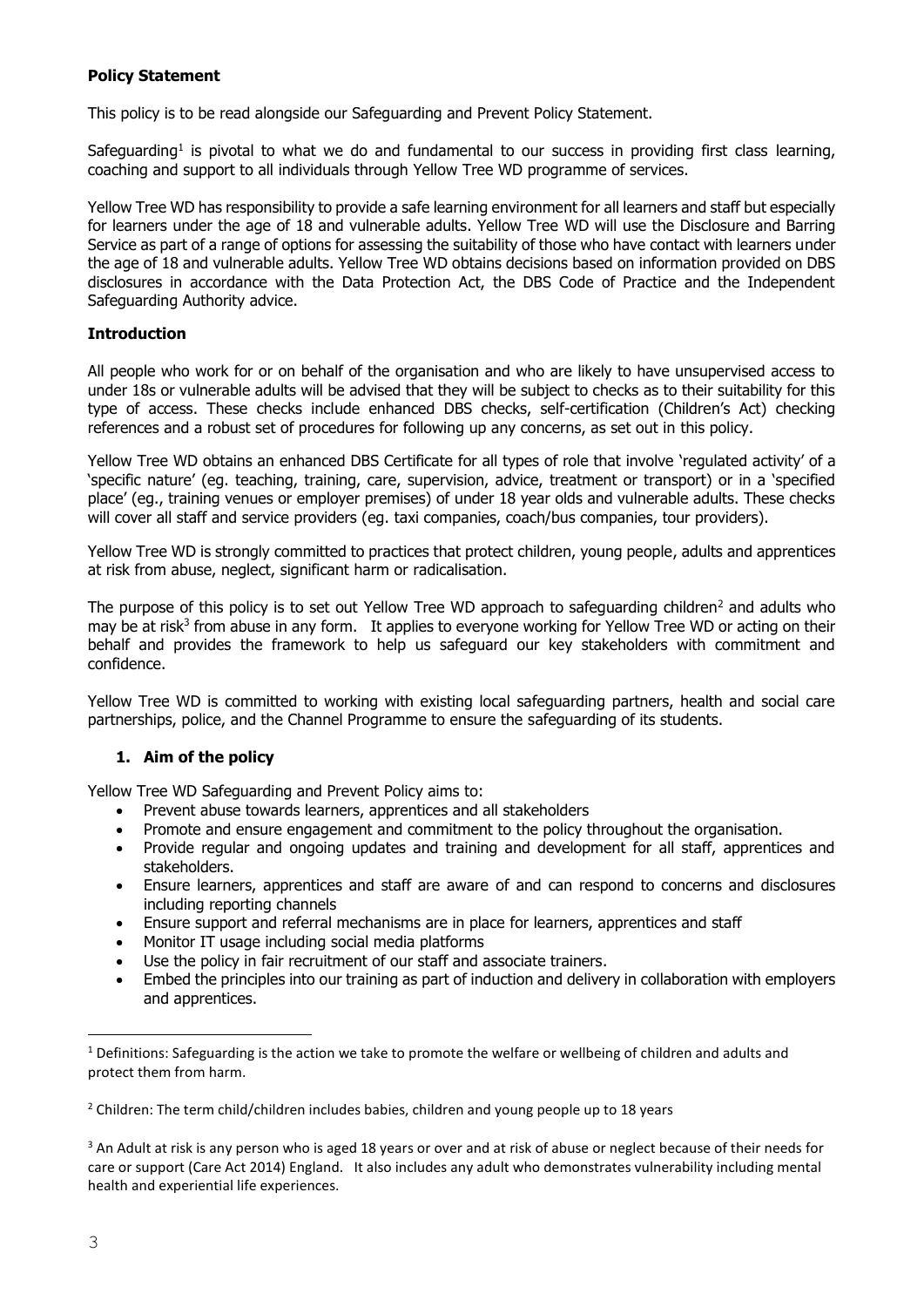Ensure an ongoing review of the policy in response to change and legislative updates. Formal updates at least annually in line with quality processes.

# **2. Implementation of the Policy**

To achieve the aims Yellow Tree WD will:

- Ensure that all staff and learners recognise that the implementation of Safeguarding and Prevent procedures is the responsibility of everyone.
- Identify a named member of staff (or where appropriate a group) with responsibility for ensuring reporting and procedures are actively implemented in all aspects of the company's business.
- Work with the management team to ensure policies are in line with current legislation.
- Distribute policy statement is to all members of staff and to learners, apprentices and their employers.
- Ensure that our ethos and environment create a welcoming and harmonious atmosphere.
- Provide staff, learners and stakeholders with Safeguarding and Prevent awareness training as appropriate.
- Monitor the IT usage and social media platforms to ensure inappropriate content is removed and investigated in line with the IT policy.
- Maintain and publicise mechanisms for investigating alleged breaches to the Safeguarding and Prevent Policy taking appropriate action if required.
- Monitor and review this policy at least annually.

# **3. Safeguarding Principles**

Our approach to safeguarding is driven by a number of principles which are informed by the UN Convention on the Rights of the Child, The Governments Prevent Duty Guidance, relevant legislation and guidance, and by Yellow Tree's values and understanding of best practice and in line with our core principles:

- Principle 1 All children, apprentices and adults considered to be at risk have a right to protection from harm and abuse, regardless of age, ability, gender, racial heritage, religious beliefs, sexual orientation, identity or additional vulnerabilities
- Principle 2 The best interests of the child are paramount in all considerations about their welfare and protection, including when to maintain confidentiality and when to share information about them
- Principle 3 Children have the right to participate in decisions about their lives. Their views, wishes, feelings and experiences are evident in our work with them.
- Principle 4 Concerns or allegations that Yellow Tree Staff or anyone acting on our behalf, have abused or neglected a child, apprentice or adult will be managed sensitively and fairly in accordance with these policies, relevant legislation and local procedures
- Principle 5 Working together with children, their parents/carers and other agencies is essential to promoting children's welfare/wellbeing and ensuring their protection. In some limited circumstances, it will not be appropriate to engage with parents/carers to protect the child.
- Principle 6 As part of working together we expect professionals to act on our concerns, and we will escalate our concerns in our efforts to be satisfied that the child has been protected, taking a stand in cases where we consider the protection of the child has not been taken seriously either within Yellow Tree WD or those investigating child protection.
- Principle 7 Yellow Tree WD staff should understand what radicalisation means and why people may be vulnerable to being drawn into terrorism as a consequence of it. Know what measures are available to prevent and protect people from being drawn into it.

# **4. Safeguarding Foundations**

# **Safe recruitment**

We apply a fair and consistent approach to recruitment to attract and recruit the best people. We have a robust value-based recruitment process to minimise the risk of engaging anyone who may pose a risk to children and vulnerable adults.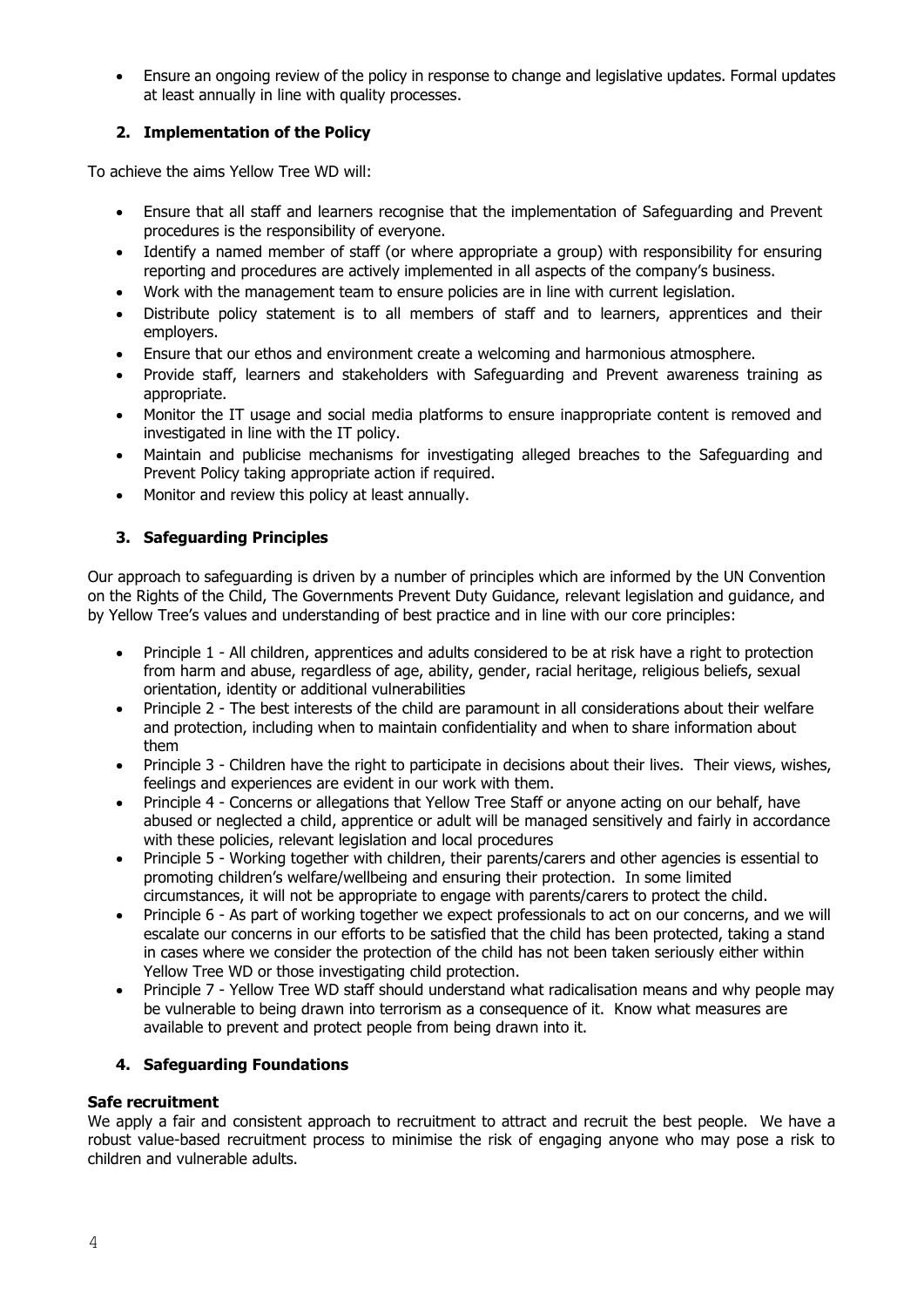### **DBS Checks**

Portability refers to the re-use of a DBS disclosure, obtained for a position in one organisation and later used for a position in a new organisation. Yellow Tree will exercise its discretion to accept such DBS disclosures on a case by case and risk assessed basis – for example, in conjunction with other evidence presented, pending when the results of the DBS was obtained.

#### **Validity of DBS Disclosures**

There is no period of validity for a DBS disclosure. Technically, it is out-of-date on the day that it is issued as a new or further criminal conviction, caution, etc, may be recorded against an individual at any time after the issue date. Yellow Tree requires an enhanced DBS check that is less than 3 years old and applies for new staff DBS disclosures on recruiting a new member of staff.

In addition, Yellow Tree requires all staff to make an annual declaration of their suitability to work with under 18 year olds, and service providers to provide written evidence that their staff have undergone satisfactory DBS disclosure within the last 3 years

## **Usage and storage of DBS disclosure information**

Yellow Tree WD complies fully with the DBS Code of Practice regarding the correct handling, use, storage, retention and disposal of DBS disclosures and disclosure information. DBS disclosure information is passed only to those who are authorised to receive it in the course of their duties, i.e., those whose jobs deem it essential. Information disclosed as part of a DBS check will be treated as confidential. It is an offence for information in a Disclosure to be passed to anyone who does not need it in the course of his/her duties.

Yellow Tree maintains a record of those to whom disclosures or disclosure information has been revealed. The photocopying of any DBS Disclosure is strictly forbidden by the DBS. Yellow Tree will keep a record of the date of issue of a disclosure, the name of the subject, the type requested, the reason for which it has been requested, the unique reference number and the details of the recruitment decision taken.

- Effective policies procedures and practices: We have a suite of robust policies and procedures which we require all our staff and those working on our behalf to read, understand and complete associated documentation.
- Competent and confident workforce: We provide mandatory safeguarding induction and training as well as annual refresher courses. These incorporate all relevant professional regulatory requirements.
- Actively managing safeguarding risk: We practice regular risk assessments and react swiftly to any concerns. Escalating our robust safeguarding procedures when required.
- Culture and values: Safeguarding is at the heart of our culture and work with young people. Our culture supports, enables and mandates our approach to safeguarding – embodying our business and what we stand for.

# **5. Prevent Duty**

The Government published the Prevent Strategy in 2010, to raise an awareness of the specific need to safeguard children, young people and families from violent extremism.

Extremist groups attempt to radicalise vulnerable children and young people to hold extreme views including views justifying political, religious, sexist or racist violence, or to steer them into a rigid and narrow ideology that is intolerant of diversity and leaves them vulnerable to future radicalisation.

Prevent is about safeguarding our learners, apprentices and staff to keep them both safe and within the law. Yellow Tree WD will protect learners, apprentices and staff from radicalising influences and ensure resilience to extreme narratives. The Prevent Duty is not about preventing learners from having political and religious views and concerns, but it is about supporting them to use those views and concerns or act on them, in nonextremist ways.

The Counter Terrorism and Security Act 2015 places a duty on certain bodies to have 'due regard to the need to prevent people from being drawn into terrorism' and Yellow Tree WD have a legal responsibility to fulfil the prevent duty statement.

#### **Responding to suspicions of Radicalisation and Extremism**

We are alert to changes in a learner's behaviour or attitude which could indicate that they need help or protection: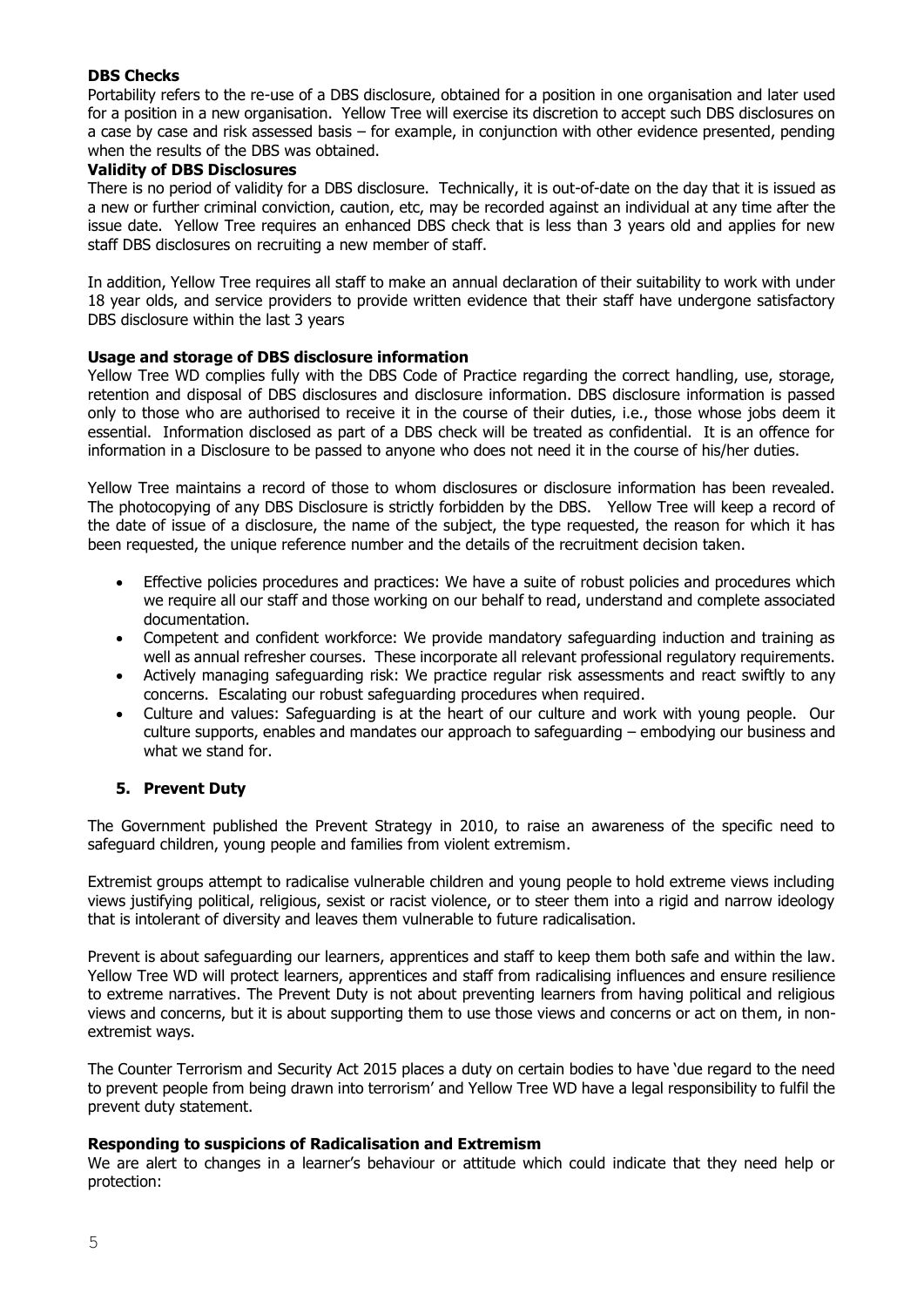When any colleague has concerns that a learner may be at risk of radicalisation or involvement in terrorism, they should speak with the Designated Safeguarding Lead/Head of Safeguarding for investigation and action.

Disclosure records are held by the DSL/Head of Safeguarding and stored on a secure server.

Colleagues take care not to influence the outcome either through the way they speak to or question children/adults at risk.

We will continue to welcome the learner whilst investigations are being made. The Learner may choose to withdraw from learning activities whilst investigations take place.

All suspicions and investigations are confidential and any information is shared under guidance of the Local BIS Prevent Coordinator.

Please refer to Yellow Tree WD Prevent Duty Procedures and its associated appendices for more information.

#### **Aims**

- Promote the policy and British Fundamental values, including freedom of speech, rights to be safe and listened to, by creating an environment that encourages young people and vulnerable adults to raise any concerns.
- Encourage learners to develop a sense of autonomy and independence in their learning and development.
- Enable young people, learners, apprentice and vulnerable adults to have the self- confidence and the vocabulary to resist inappropriate approaches.
- Work with employers to build their understanding of and commitment to the principles of safeguarding and prevent duty.
- Liaise with other statutory agencies to ensure legislative procedures are current.

## **Missing from Education**

Children and young people and vulnerable adults who go missing from education will fail to achieve their full potential academically and fail to achieve economic wellbeing in later life. They are also at a greater risk of physical harm, self- inflicted or inflicted by others, being sexually exploited and becoming involved in crime and anti-social behaviour, being employed illegally or abusing drugs and alcohol. In line with the duty under section 10 of the Children Act 2004, Yellow Tree must take reasonable steps to monitor learners' attendance through a daily register. This is also completed for vulnerable adults. Attendance should be monitored closely, and poor or irregular attendance should be addressed. Please see Missing from Education Policy for more details.

# **6. Legal Framework**

The Children Act 1989 placed a duty on local authorities to investigate situations where a child is at risk of significant harm. Schools, Colleges and Providers had a legal obligation to work with investigating agencies acting on behalf of children in need Guidance was published in 'Safeguarding Children in Education' (2004). It set out the requirements to provide a safe learning environment, identify young people suffering, or likely to suffer, significant harm and take appropriate action in full partnership with other local agencies. It encompassed wider issues such as health, safety, drug/substance abuse and bullying as well as the contribution made to safeguarding in relation to individual children and underpinned our common law duty of care.

This was replaced and extended in January 2007 by 'Safeguarding Children and Safer Recruitment in Education', which includes more specific guidance (including some statutory requirements) relating to the recruitment and vetting of staff. The responsibility for making sure appropriate arrangements are in place lies with STC Group. Colleagues are responsible for carrying out their duties in compliance with the arrangements set out by STC Group, we are not the investigating agency. This function is carried out by local authority Children's Services, or other agencies with statutory powers. The Children Act 1989, and subsequent legislation and guidance, are concerned with the emotional, physical or sexual abuse or neglect of children, defined as under the age of 18. However, it is recognised that children acquire degrees of legal capacity (for example, the ability to give informed consent) and maturity prior to their 18th birthday, and that there are adults over 18 who continue to be vulnerable due to a learning difficulty and/or disability.